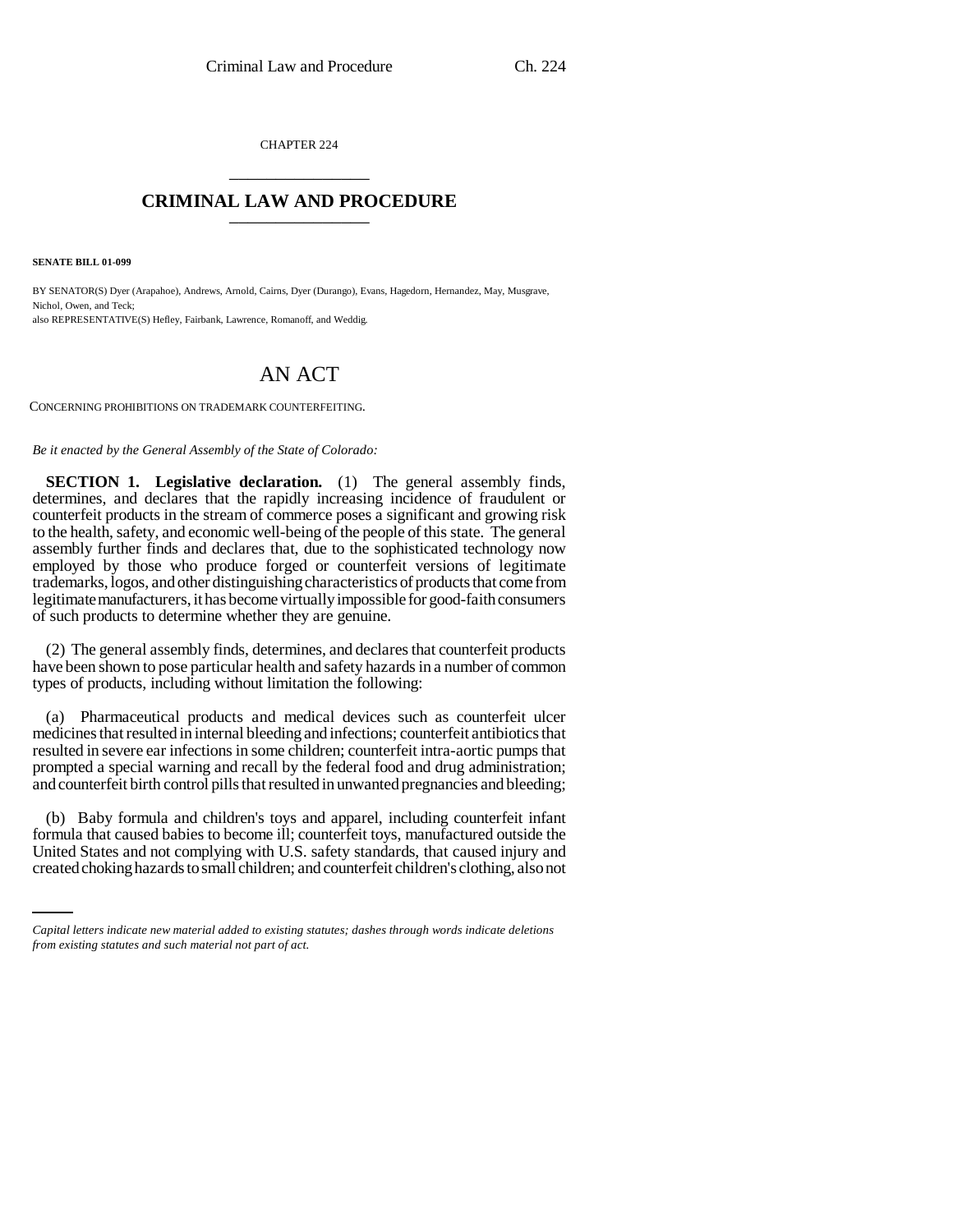## Ch. 224 Criminal Law and Procedure

complying with U.S. safety standards, that can easily burst into flame;

(c) Automotive and aviation parts such as counterfeit brake components that resulted in the death of a mother and child; counterfeit bolts that caused an airliner to break apart and crash; and counterfeit helicopter parts later found to have been installed on more than six hundred helicopters in both civilian and military fleets.

(3) The general assembly further finds, determines, and declares that the low risk of detection and serious prosecution enjoyed by product counterfeiters has resulted in a rapid encroachment of organized crime syndicates into this field, leading to documented cases in which violent gangs and terrorist organizations have financed their illicit operations through profits gained by producing and selling counterfeit goods, or have used transactions in counterfeit goods as a means of laundering drug money and other proceeds of illegal activity.

(4) Therefore, the general assembly finds, determines, and declares that:

(a) Current Colorado law, which punishes trademark counterfeiting as a class 2 misdemeanor, fails to sufficiently deter such activity or to provide law enforcement authorities and prosecutors with adequate resources to combat the rising influence of trademark counterfeiting; and

(b) Stronger measures, including enhanced penalties and classification of the crime at a level sufficient to trigger federal involvement in serious cases, are necessary to protect the public from this threat.

**SECTION 2.** Part 1 of article 5 of title 18, Colorado Revised Statutes, is amended BY THE ADDITION OF A NEW SECTION to read:

**18-5-110.5. Trademark counterfeiting.** (1) A PERSON COMMITS TRADEMARK COUNTERFEITING IF SUCH PERSON INTENTIONALLY MANUFACTURES, DISPLAYS, ADVERTISES, DISTRIBUTES, OFFERS FOR SALE, SELLS, OR POSSESSES WITH INTENT TO SELL OR DISTRIBUTE MARKS, GOODS, OR SERVICES THAT THE PERSON KNOWS ARE, BEAR, OR ARE IDENTIFIED BY ONE OR MORE COUNTERFEIT MARKS AND HAS POSSESSION, CUSTODY, OR CONTROL OF MORE THAN TWENTY-FIVE ITEMS BEARING A COUNTERFEIT MARK.

(2) (a) TRADEMARK COUNTERFEITING IS:

(I) A CLASS 2 MISDEMEANOR IF A PERSON HAS NOT PREVIOUSLY BEEN CONVICTED UNDER THIS SECTION AND THE VIOLATION INVOLVES FEWER THAN ONE HUNDRED ITEMS THAT ARE, BEAR, OR ARE IDENTIFIED BY A COUNTERFEIT MARK OR THE TOTAL RETAIL VALUE OF ALL GOODS OR SERVICES THAT ARE, BEAR, OR ARE IDENTIFIED BY A COUNTERFEIT MARK IS LESS THAN ONE THOUSAND DOLLARS;

(II) A CLASS 1 MISDEMEANOR IF:

(A) A PERSON HAS ONE OR MORE PREVIOUS CONVICTIONS UNDER THIS SECTION; OR

(B) THE VIOLATION INVOLVES ONE HUNDRED OR MORE ITEMS THAT ARE, BEAR, OR ARE IDENTIFIED BY A COUNTERFEIT MARK OR THE TOTAL RETAIL VALUE OF ALL GOODS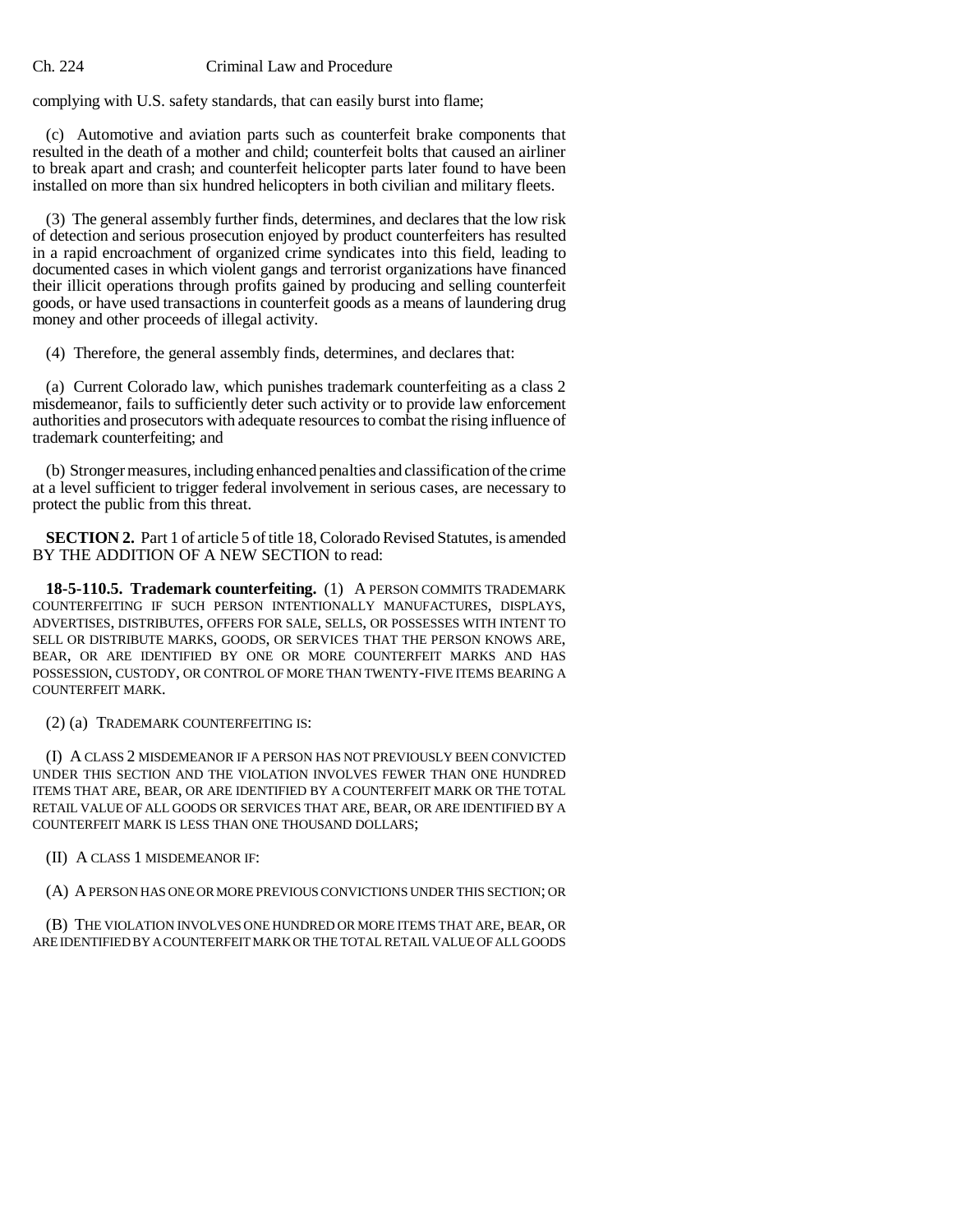OR SERVICES THAT ARE, BEAR, OR ARE IDENTIFIED BY A COUNTERFEIT MARK IS ONE THOUSAND DOLLARS OR MORE.

(b) IN ADDITION TO THE PENALTIES SPECIFIED IN PARAGRAPH (a) OF THIS SUBSECTION (2), ANY PERSON CONVICTED UNDER THIS SECTION SHALL BE LIABLE FOR A FINE IN AN AMOUNT EQUAL TO THREE TIMES THE TOTAL RETAIL VALUE OF ALL GOODS OR SERVICES THAT BEAR OR ARE IDENTIFIED BY A COUNTERFEIT MARK UNLESS EXTENUATING CIRCUMSTANCES ARE SHOWN BY SUCH PERSON.

(c) THE REMEDIES PROVIDED IN THIS SECTION ARE IN ADDITION TO, AND NOT IN LIEU OF, ANY OTHER CIVIL OR CRIMINAL PENALTIES OR REMEDIES PROVIDED BY LAW.

(3) FOR PURPOSES OF THIS SECTION:

(a) "COUNTERFEIT MARK" MEANS A MARK IDENTICAL TO OR SUBSTANTIALLY INDISTINGUISHABLE FROM A TRADEMARK THAT, WITHOUT THE PERMISSION OF THE OWNER OF THE TRADEMARK, IS:

(I) AFFIXED OR DESIGNED TO BE AFFIXED TO, OR DISPLAYED OR OTHERWISE ASSOCIATED WITH, GOODS; OR

(II) DISPLAYED IN ADVERTISING FOR, OR OTHERWISE ASSOCIATED WITH, SERVICES.

(b) (I) "RETAIL VALUE" MEANS THE COUNTERFEITER'S REGULAR SELLING PRICE FOR THE GOODS OR SERVICES THAT BEAR OR ARE IDENTIFIED BY A COUNTERFEIT MARK.

(II) IN THE CASE OF ITEMS BEARING A COUNTERFEIT MARK THAT ARE COMPONENTS OF A FINISHED PRODUCT, "RETAIL VALUE" MEANS THE COUNTERFEITER'S REGULAR SELLING PRICE FOR THE FINISHED PRODUCT.

(III) FOR PURPOSES OF SUBSECTION (2) OF THIS SECTION, THE QUANTITY OR RETAIL VALUE OF GOODS OR SERVICES SHALL INCLUDE THE AGGREGATE QUANTITY OR RETAIL VALUE OF ALL MARKS, GOODS, AND SERVICES THAT ARE, BEAR, OR ARE IDENTIFIED BY COUNTERFEIT MARKS.

(c) "TRADEMARK" MEANS ANY TRADEMARK REGISTERED UNDER THE LAWS OF THIS STATE OR OF THE UNITED STATES.

(4) IN A TRIAL UNDER THIS SECTION, ANY STATE OR FEDERAL CERTIFICATE OF REGISTRATION OF A TRADEMARK SHALL BE PRIMA FACIE EVIDENCE OF THE FACTS STATED THEREIN.

**SECTION 3.** 18-5-109, Colorado Revised Statutes, is amended to read:

**18-5-109. Criminal possession of forgery devices.** (1) A person commits criminal possession of forgery devices when:

(a) He SUCH PERSON makes or possesses with knowledge of its character any plate, die, or other device, apparatus, equipment, or article specifically designed for use in counterfeiting, unlawfully simulating, or otherwise forging written instruments OR COUNTERFEIT MARKS; or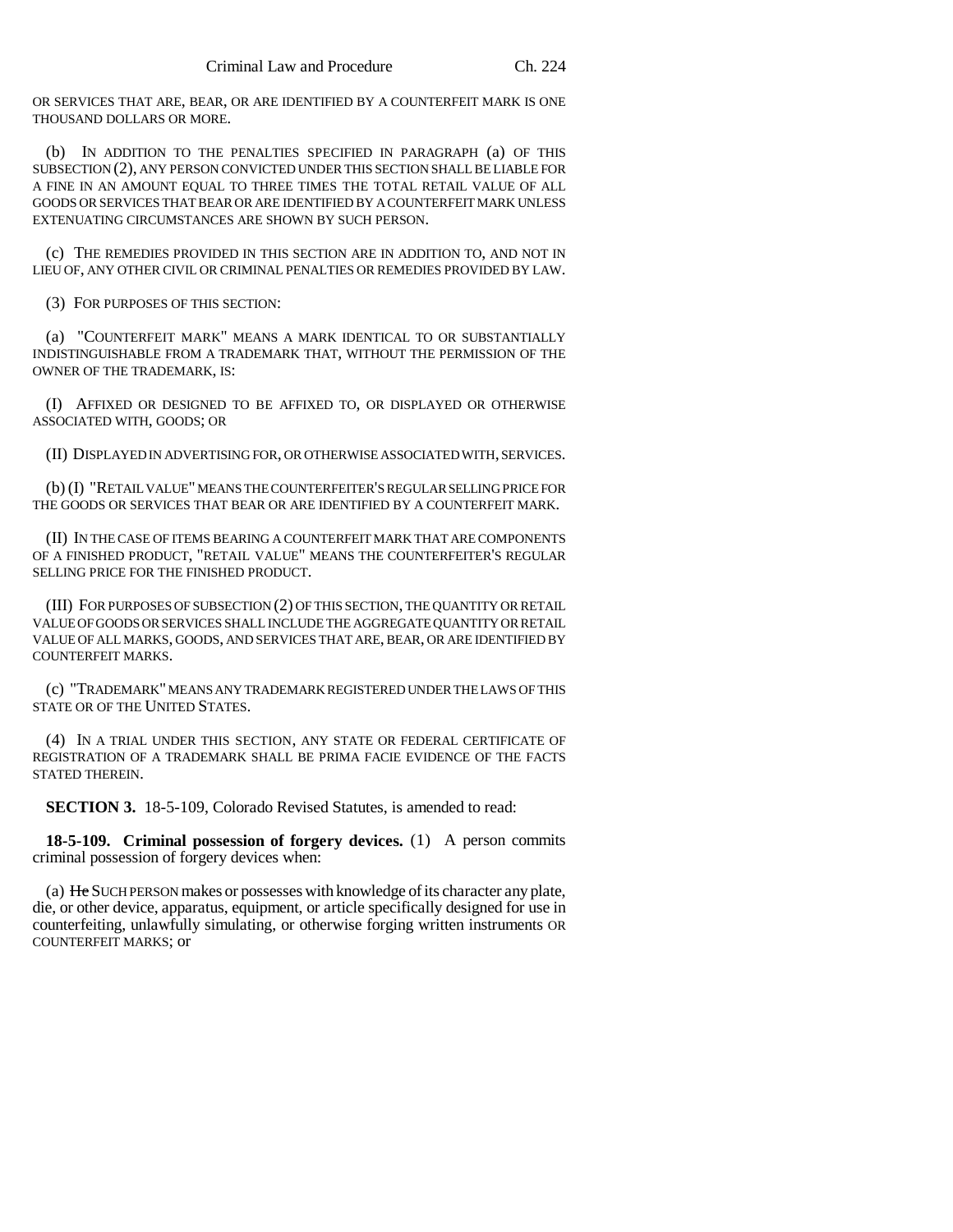## Ch. 224 Criminal Law and Procedure

(b) He SUCH PERSON makes or possesses any device, apparatus, equipment, or article capable of or adaptable to a use specified in paragraph (a) of this subsection (1), with intent to use it, himself, or to aid or permit another to use it, for purposes of forgery OR THE PRODUCTION OF COUNTERFEIT MARKS; or

(c) He SUCH PERSON illegally possesses a genuine plate, die, or other device used in the production of written instruments OR COUNTERFEIT MARKS, with intent to fraudulently use the same; OR

(d) Such person unlawfully makes, produces, possesses, or utters a document-making implement knowing that such document-making implement may be used or is used in the production of a false identification document OR COUNTERFEIT MARK or another document-making implement FOR THE PRODUCTION OF FALSE IDENTIFICATION DOCUMENTS OR COUNTERFEIT MARKS.

(2) Criminal possession of forgery devices is a class 6 felony.

(3) AS USED IN THIS SECTION, "COUNTERFEIT MARK" HAS THE MEANING SET FORTH IN SECTION 18-5-110.5 (3) (a).

**SECTION 4.** 18-17-103 (5) (b) (IV), Colorado Revised Statutes, is amended to read:

**18-17-103. Definitions.** As used in this article, unless the context otherwise requires:

(5) "Racketeering activity" means to commit, to attempt to commit, to conspire to commit, or to solicit, coerce, or intimidate another person to commit:

(b) Any violation of the following provisions of the Colorado statutes or any criminal act committed in any jurisdiction of the United States which, if committed in this state, would be a crime under the following provisions of the Colorado statutes:

(IV) Offenses involving fraud, as defined in sections 18-5-102 (forgery), 18-5-104 (second degree forgery), 18-5-105 (criminal possession of forged instrument), 18-5-109 (criminal possession of forgery devices), 18-5-110.5 (TRADEMARK COUNTERFEITING), 6-16-111, C.R.S., (felony charitable fraud), 18-5-206 (defrauding a secured creditor or debtor), 18-5-403 (bribery in sports), 18-5-113 (criminal impersonation), and 18-5-114 (offering a false document for recording);